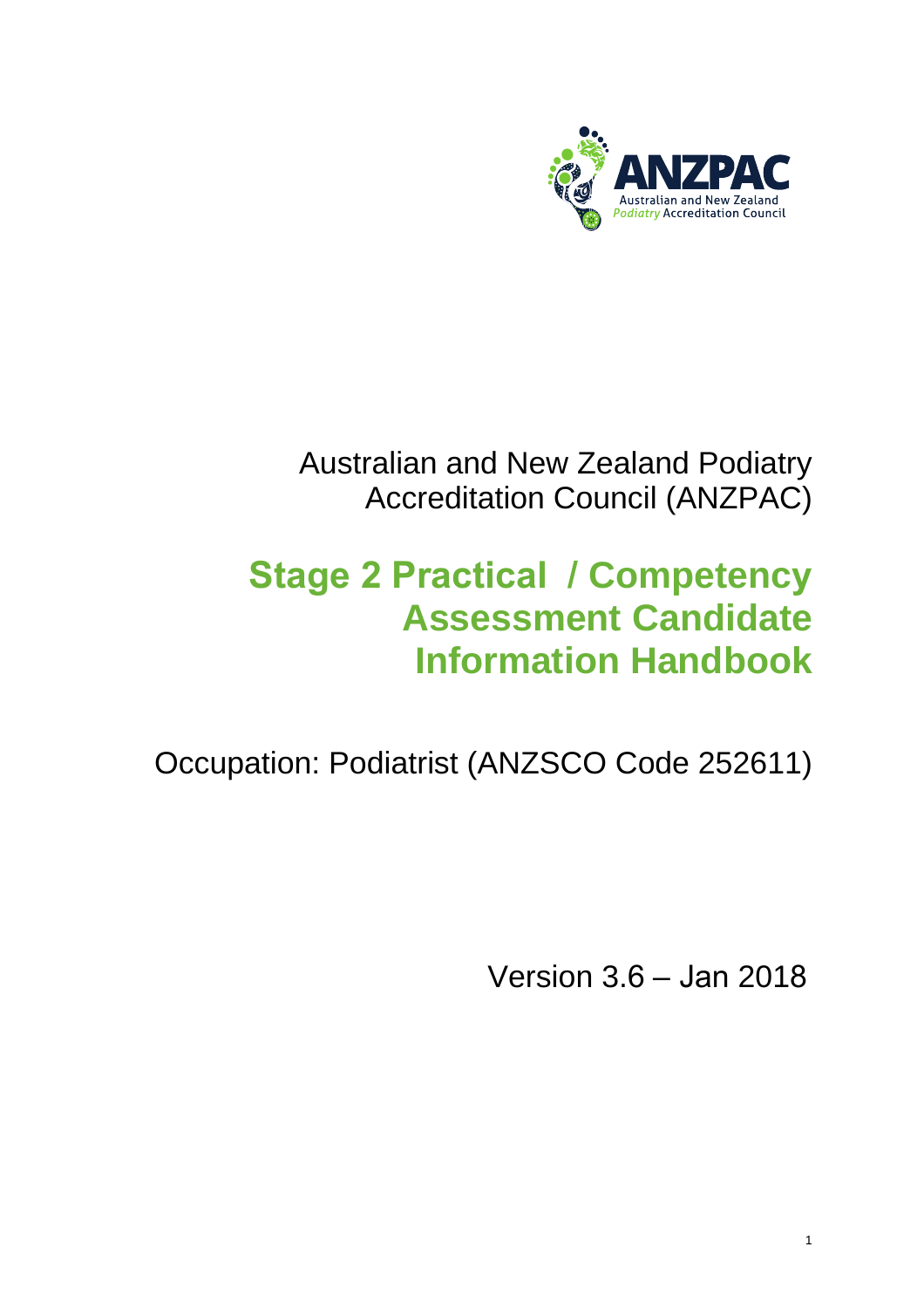## **Table of Contents**

| 3. Nature and Coverage of the Practical Competency Assessment 4 |  |
|-----------------------------------------------------------------|--|
|                                                                 |  |
|                                                                 |  |
|                                                                 |  |
|                                                                 |  |
|                                                                 |  |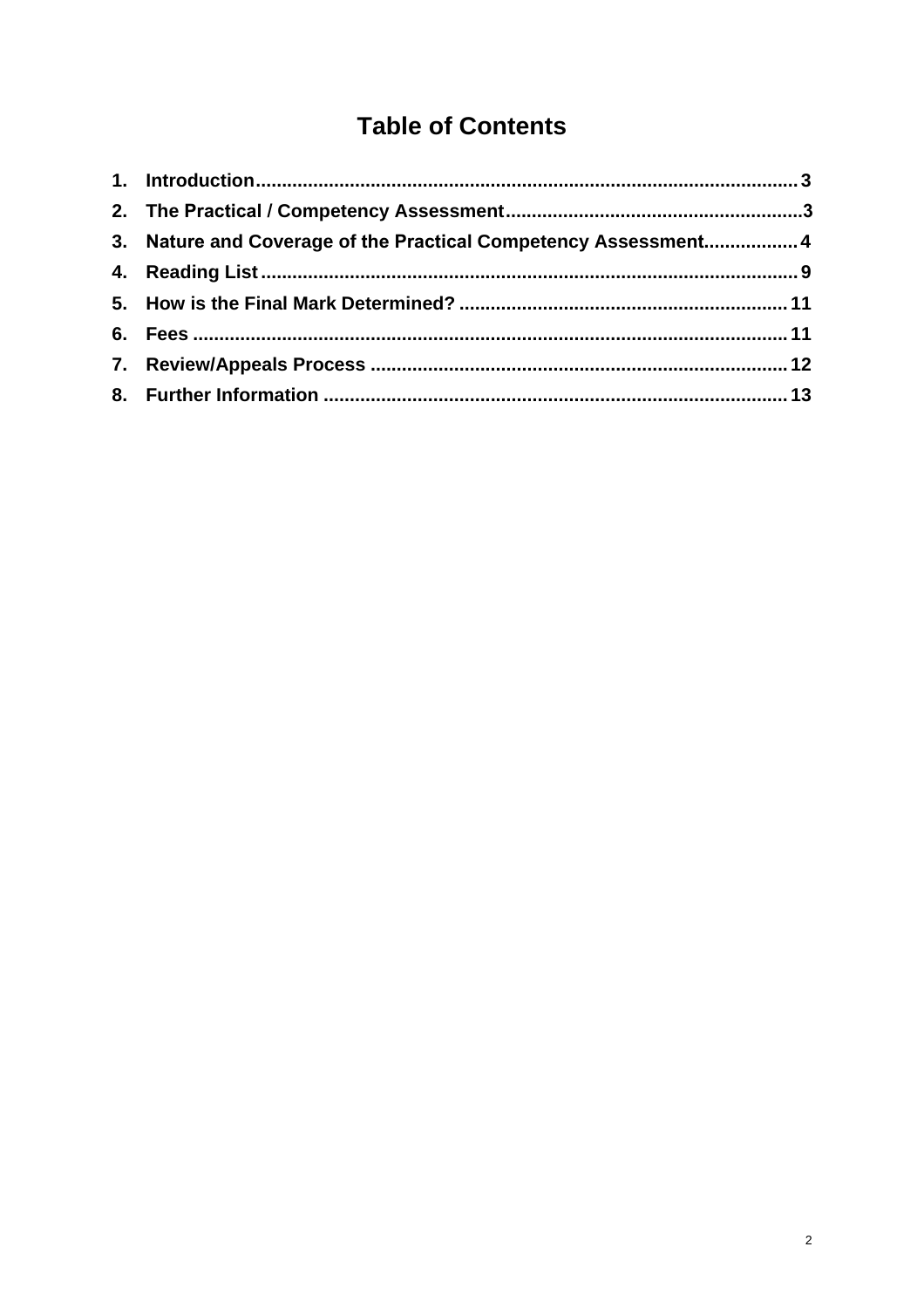## **1. Introduction**

This Handbook outlines the structure of process of competency assessment for applicants for registration to the Podiatry Board of Australia (the Board) who hold approved qualifications for registration as a Podiatrist but have been absent from the practice of podiatry for a period of time and have been asked by the Board to undertake a practical assessment through the Australian and New Zealand Podiatry Accreditation Council (ANZPAC).

## **2. The Practical Competency Assessment**

To successfully complete the Practical Competency Assessment you must meet ANZPAC's *Podiatry Competency Standards for Australia and New Zealand* (revised May 2015), which can be viewed on ANZPAC's [website www.anzpac.o](http://www.anzpac.org.au/)rg.au under "Publications". There are eight competency standards representing minimum requirements in key outcome areas for all podiatrists in Australia and New Zealand. These are:

| Competency Standard 1:        | Practise Podiatry in a Professional Manner                       |
|-------------------------------|------------------------------------------------------------------|
| <b>Competency Standard 2:</b> | Continue to Acquire and Review Knowledge for Ongoing             |
|                               | <b>Clinical and Professional Practice Improvement</b>            |
| <b>Competency Standard 3:</b> | Communicate and Interrelate Effectively in Diverse Contexts      |
| <b>Competency Standard 4:</b> | <b>Conduct Patient/Client Interview and Physical Examination</b> |
| Competency Standard 5:        | Analyse, Interpret and Diagnose                                  |
| Competency Standard 6:        | Develop a Patient/Client Focused Management Plan                 |
| <b>Competency Standard 7:</b> | Implement and Evaluate Management Plan                           |
| <b>Competency Standard 8:</b> | Provide Education and Contribute to an Effective Health          |
|                               | System                                                           |

Assessments are required to be undertaken at an ANZPAC accredited education provider in which an undergraduate podiatry program of study is taught. At the time of writing these locations include:

- Central Queensland University (Rockhampton)
- Charles Sturt University (Albury/Wodonga)
- La Trobe University (Melbourne)
- Queensland University of Technology (Brisbane)
- University of Newcastle (Newcastle)
- University of South Australia (Adelaide)
- University of Western Australia (Perth)
- University of Western Sydney (Sydney)

The competency assessment is scheduled twice yearly and the dates are notified on our website and depend on the workload of the education provider and availability of assessors.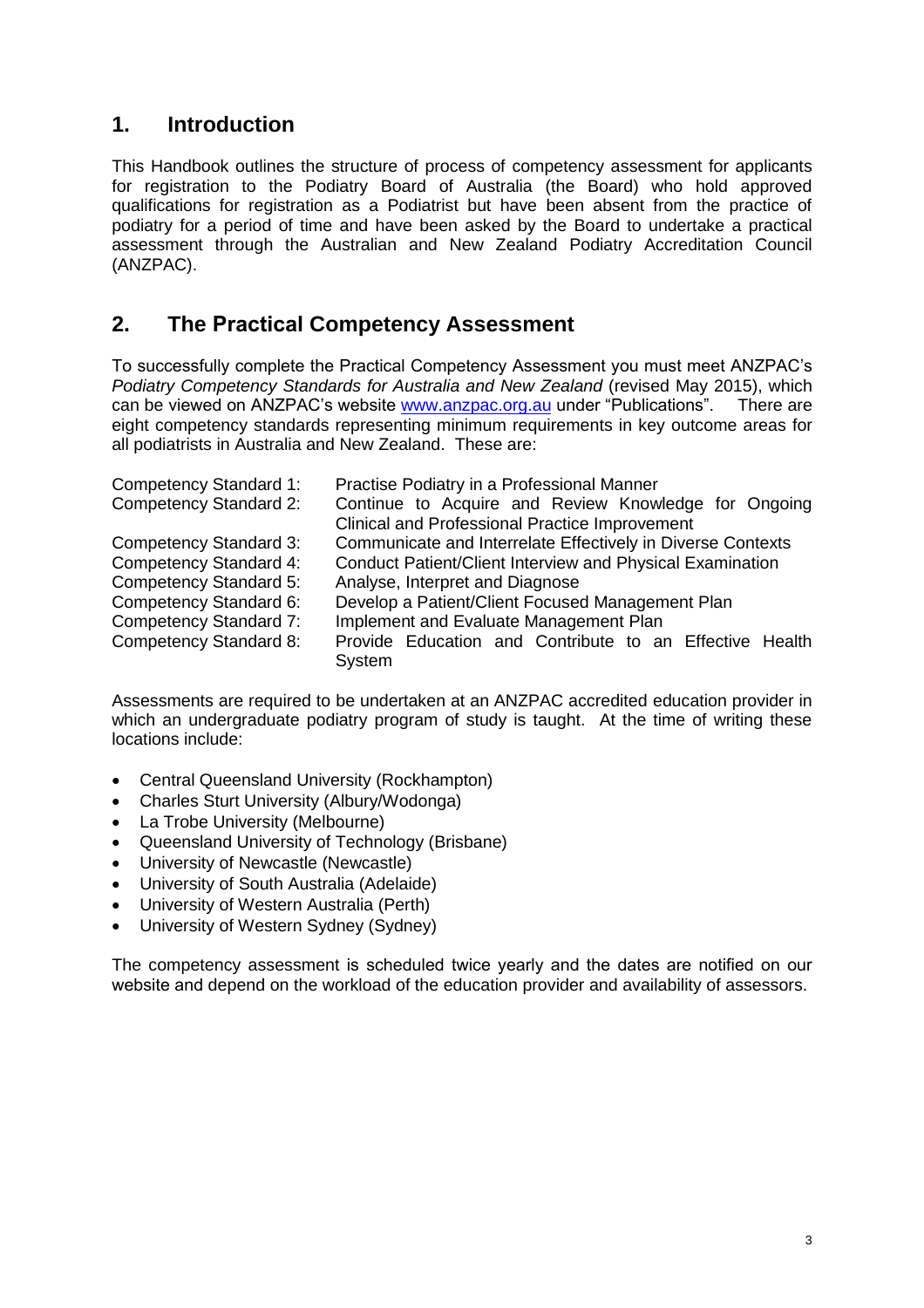## **3. Nature and Coverage of the Practical / Competency Assessment**

The examination has four separate components conducted during a single day**.** The first two components (items 1 and 2 below) should be conducted during a 3.5 hour morning session, and the last two components (items 3 and 4 below) in a 3.5 hour afternoon session. **You must pass all components of the assessment to achieve an overall pass.**

- 1. **Clinical observation:** This involves both assessors observing the candidate undertake assessment, clinical diagnosis and management of three patients (3 hours).
- 2. **Patient record audit:** This involves both assessors reviewing the patient record notes generated by the candidate subsequent to the clinical consultations (30 minutes).
- 3. **Candidate interview:** This interview allows the assessors and the candidate to discuss his/her assessment, diagnosis and management of patients in the clinical assessment. The interview will additionally explore other areas of knowledge relating to podiatry practice requirements in the Australian context (30 minutes).
- 4. **Four** *Objective Structured Clinical Examinations* **(OSCEs):** These four short examinations allow for specific targeting of knowledge and competencies that may not have been tested within the previous assessments. Each OSCE requires up to 30 minutes and each involves a case or scenario with questions relating to the management of that scenario. **The candidate must pass each OSCE to obtain an overall pass**.

Once all four components have been completed, the assessors will compile final results, and generate a report that will be forwarded to ANZPAC within one week of the assessment. On the day of the assessment, assessors are allowed to provide you with brief feedback on the day's activities, but are not allowed to advise you of your final overall result.

#### **3.1 Format and Objectives for the Clinical Assessment**

#### **(a) Aim of the assessment:**

The aim of the clinical assessment is to establish your competence in assessment, diagnosis and management of patients in a clinical setting. Evaluation of your ability to demonstrate appropriate communication, patient interactions and professional behaviours in a clinical setting will also occur. Assessment of your ability to appropriately record and present patient information in a written format will also be undertaken.

#### **(b) Description of the assessment:**

You will undertake three patient consultations. One of these patients will be considered as a "new" patient, where there are no available patient records. The other two patient consultations will require ongoing management. In order to establish your ability to safely and effectively manage a range of patients, at least two of the three should require treatment involving the use of podiatry instruments.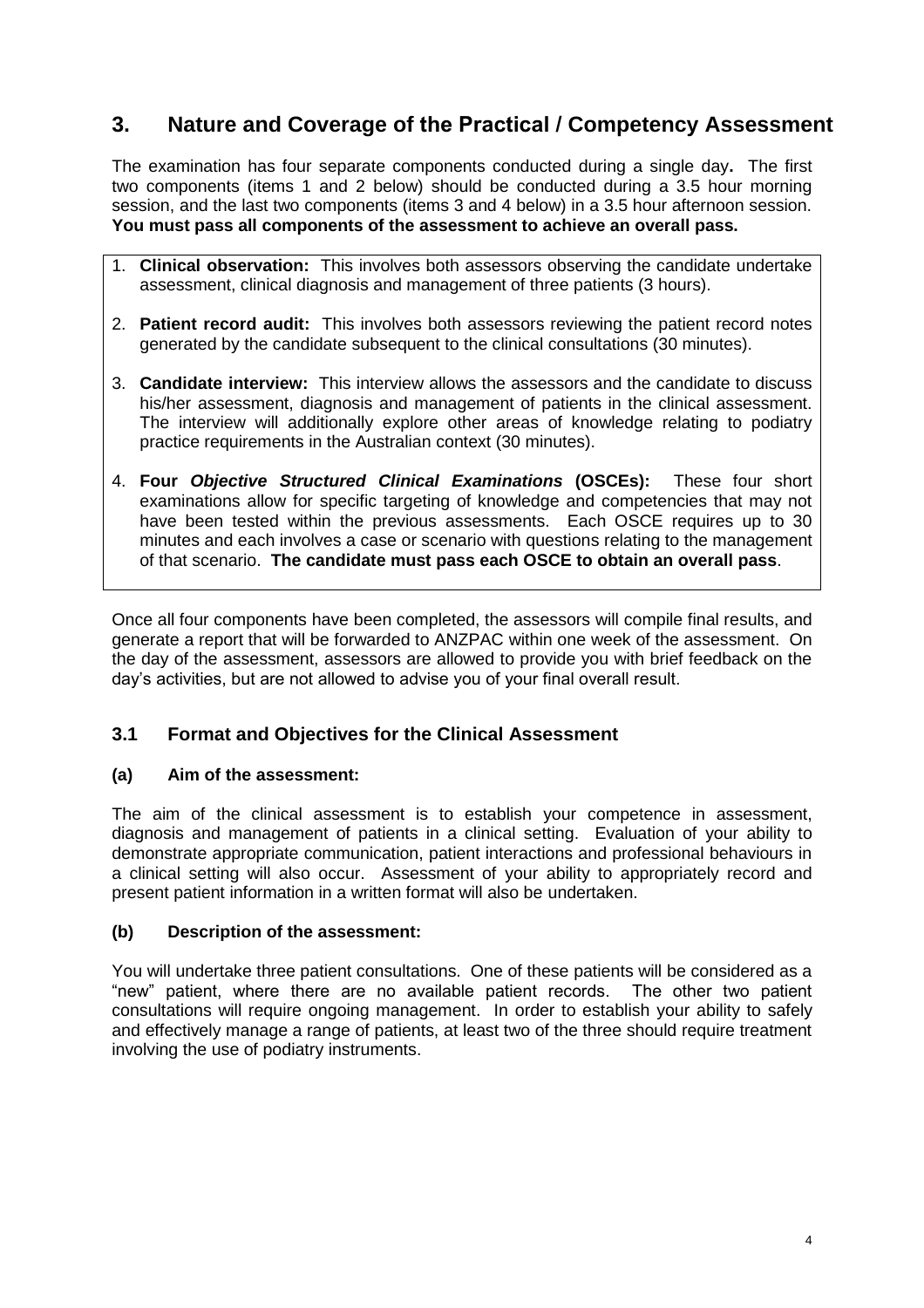#### **(c) Assessment objectives:**

It is expected that you will be able to:

- Demonstrate competencies in all aspects of patient communication skills;
- Demonstrate the selection of appropriate assessment techniques
- Modify assessment and management strategies according to the requirements of the patient;
- Demonstrate an understanding of common foot pathologies;
- Demonstrate the skills necessary in the management of patients with foot pathologies;
- Apply and maintain the principles of infection control;
- Demonstrate appropriate levels of documentation; and
- Provide evidence and information in a manner, which is understandable to the assessors.

#### **3.2 Format and Objectives for the Candidate Interview**

#### **(a) Aim of the assessment:**

The aim of the interview is to allow you and the assessors to reflect upon your assessment, diagnosis and management of patients in the clinical assessment. In addition, the interview provides the assessors with an opportunity to evaluate your knowledge in regard to a range of professional practice issues.

#### **(b) Description of the interview:**

You will be asked a set list of questions relating to the previously conducted Clinical Assessment task that will explore issues related to your treatment choices and diagnosis. In addition to this, there will be a series of questions relating to podiatry practice and the roles and responsibilities of the practitioner in the Australian and New Zealand context.

#### **(c) Assessment objectives:**

- Demonstrate an understanding in the management of general foot pathologies to at least the level of an Australian-trained new graduate podiatrist, as outlined in the ANZPAC *Podiatry Competency Standards for Australia and New Zealand (May 2015);*
- Provide a rationale for the selection of appropriate assessment techniques;
- Demonstrate a systematic approach to evaluating and critically appraising information gathered in a clinical assessment;
- Demonstrate a systematic approach to evaluating and critically appraising the literature;
- Demonstrate reflective practice around his/her own professional skills and behaviour;
- Identify statutory requirements that influence the practice of podiatry;
- Identify key occupational health and safety issues affecting his/her practice;
- Identify key administrative duties that are necessary for the provision of podiatric care; and
- Identify ways in which podiatry and foot health may be conveyed to the public.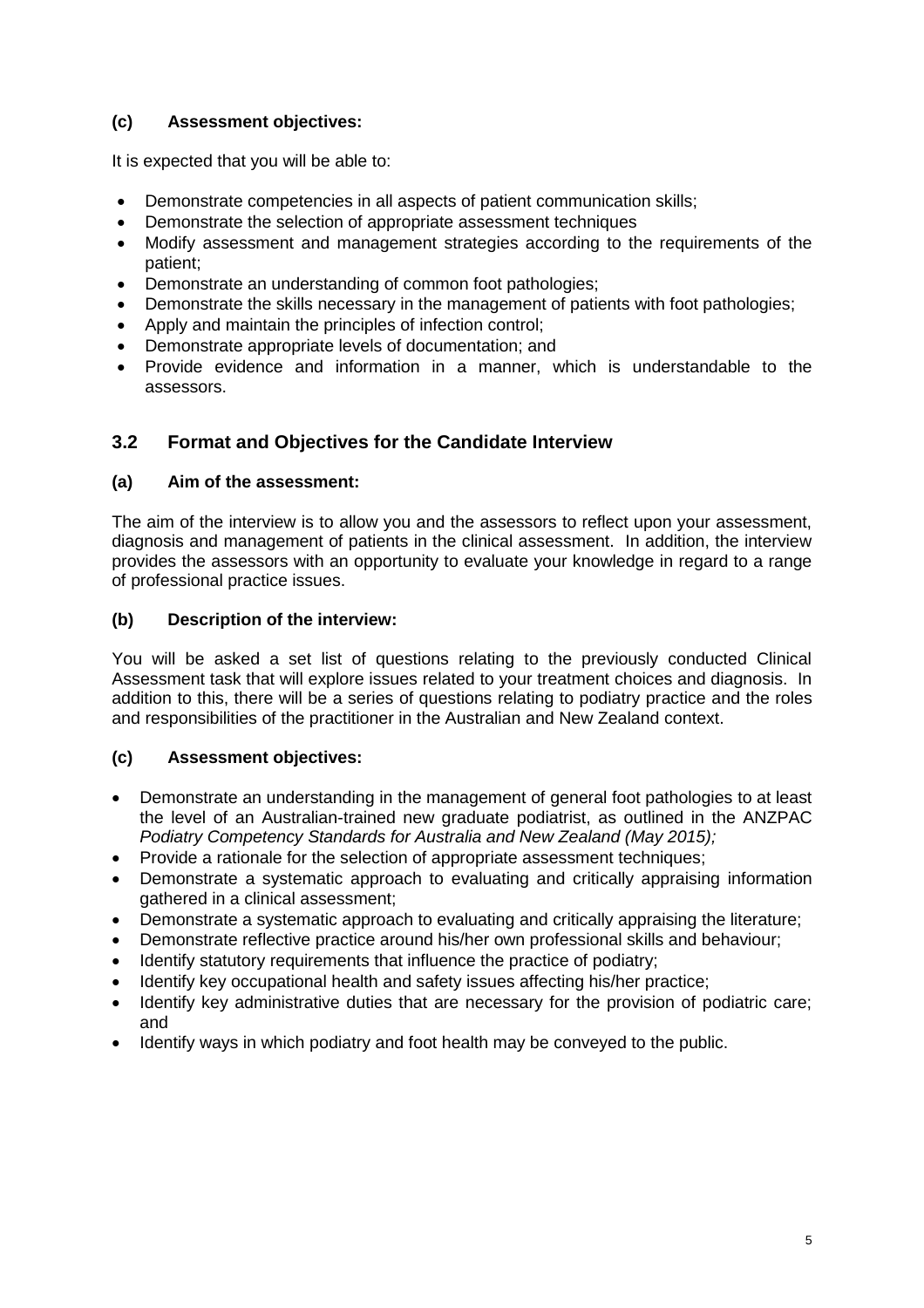#### **3.3 Example Objective Structures Clinical Examination (OSCE) – Questions and Answers**

An example OSCE is described below, that is typical of the type of presentation, questions asked and answers expected.

#### **(a) Example OSCE Case Study: Candidate Handout**

You are a clinician working in a community bases practice. Your final patient for the day is a 50-year-old factory worker, who presents to you for the first time. He has been referred to your clinical by his local GP. He has never seen a podiatrist before.

The man reports a 15-year history of Type 2 diabetes mellitus. His most recent HbA1c was 9.4% (79 mmol/l) and his home blood glucose measurements usually vary between 9-15 mmol/l. He is also being managed for hypertension and hypercholesterolaemia. His current medications include metformin, insulin, atorvastatin, aspirin and ramipril. He denies any known allergies and has smoked 15 cigarettes a day for "many years". His referral documentation mentions a prior history of cardiac artery bypass grafting, impotence and early retinopathy. His chief complaint is a wound under his right forefoot, which he thinks has been present and worsening over the past 3 weeks.

The man has been attending his local GP for assessment of the wound over the past ten days for daily dressing changes and monitoring for infection. His GP indicates in the referral that the wound is slowly worsening.

Below are photographs of the plantar surfaces of his right forefoot and an example of his current footwear.

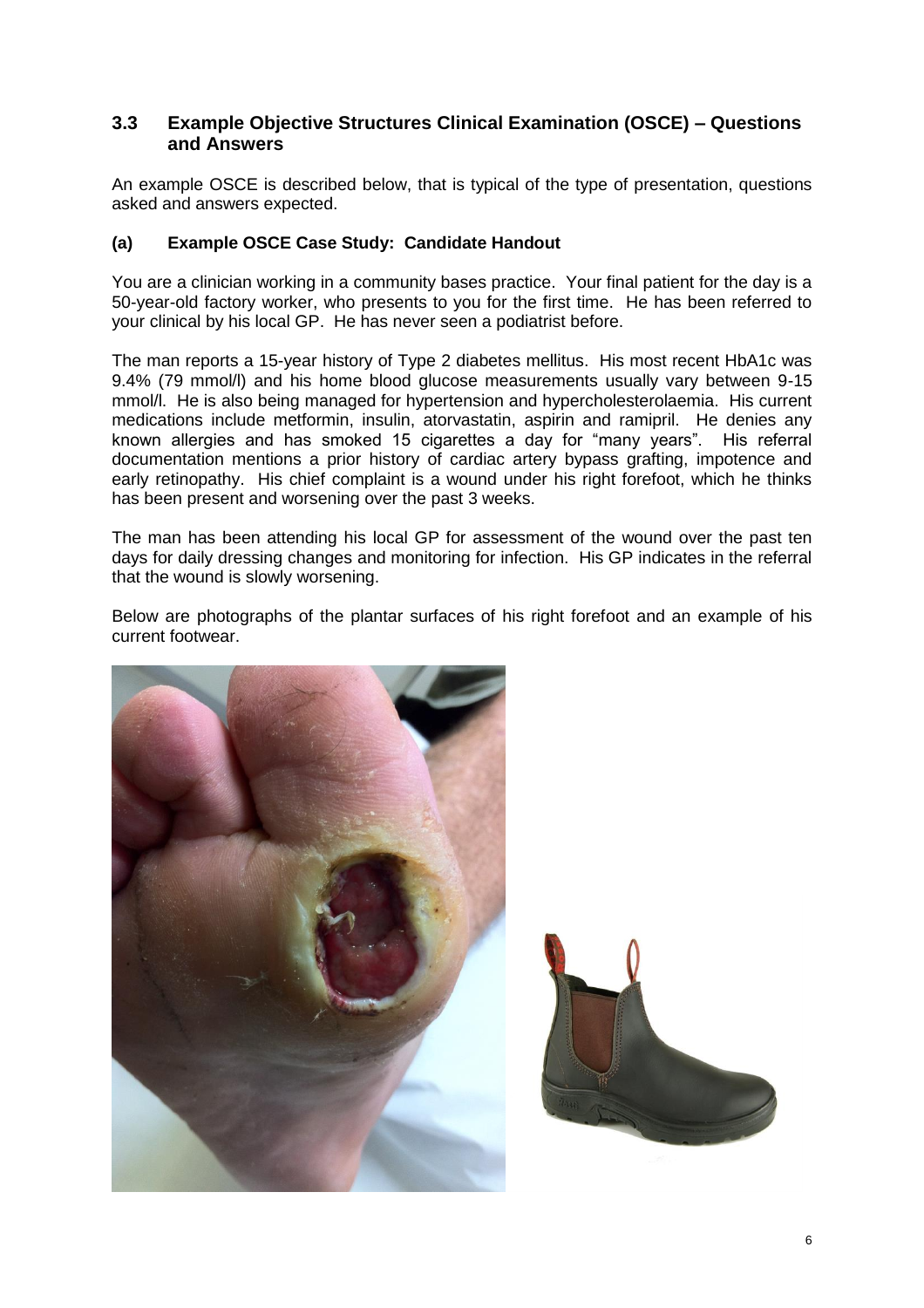#### **(b) Example Questions**

- Discuss your clinical assessment
- Discuss the key features of this case
- Outline the recommendations you would consider regarding his initial foot management
- Discuss your short and long-term management plans for this patient

#### **(c) Example Answers – your answer may include (but not be limited to) the following:**

#### **Clinical assessment**

- Neurological and vascular testing: specifically for diabetes complications such as peripheral neuropathy and peripheral arterial disease (eg monofilament, vibration, reflexes; Doppler assessment, ABI/TBI, capillary refill times, subjective questioning related to numbness, tingling, burning sensation)
- Biomechanical and orthopaedic evaluation (deformity, gait disorders, muscle testing, joint ROM, plantar pressure analysis)
- Dermatological with particular attention to other potential pressure lesion sites, any evidence of cutaneous infection
- Wound assessment aetiology, depth, infection, classification, grading
- Ability to self-care, monitor own feet, reach feet, check plantar surface of feet
- Footwear fit, appropriateness, patterns of wear
- Occupation and exercise how much weight bearing activity is occurring which may be contributing to the problem

#### **Key features of concern**

- The appearance of the wound is consistent with a *mal perforans* or neuropathic ulcer, indicating this man probably has sensory neuropathy as a complication of diabetes
- The location of the lesion under the 1<sup>st</sup> metatarsal head suggests this is probably an area of peak plantar pressure, and his biomechanical assessment should assist in explaining the mechanism for abnormal tissue stress in this area
- The wound is penetrating through the dermis to subcutaneous layers, and will require careful probing to determine if a sinus exists to deeper tissue layers or bone
- The wound does not appear to have any clinical features of infection, however this does not discount the possibility of deeper infection

#### **Recommendation regarding his initial management**

- Initial sharp debridement of any non-viable tissue and peripheral hyperkeratosis
- Sterile probe of wound to determine extent
- Selection of appropriate dressing (eg. Foam)
- Selection of initial off-loading materials (eg deflective padding) or products (eg removable cast walker)
- Consider referral for plain x-ray or advanced imaging if 'probe to bone' occurs, evidence of cellulitis, or high index of suspicion for osteomyelitis
- Determine an appropriate subsequent review period
- Communication to referring GP to outline initial findings and treatment plan
- Activity modification, possible medical certificate for work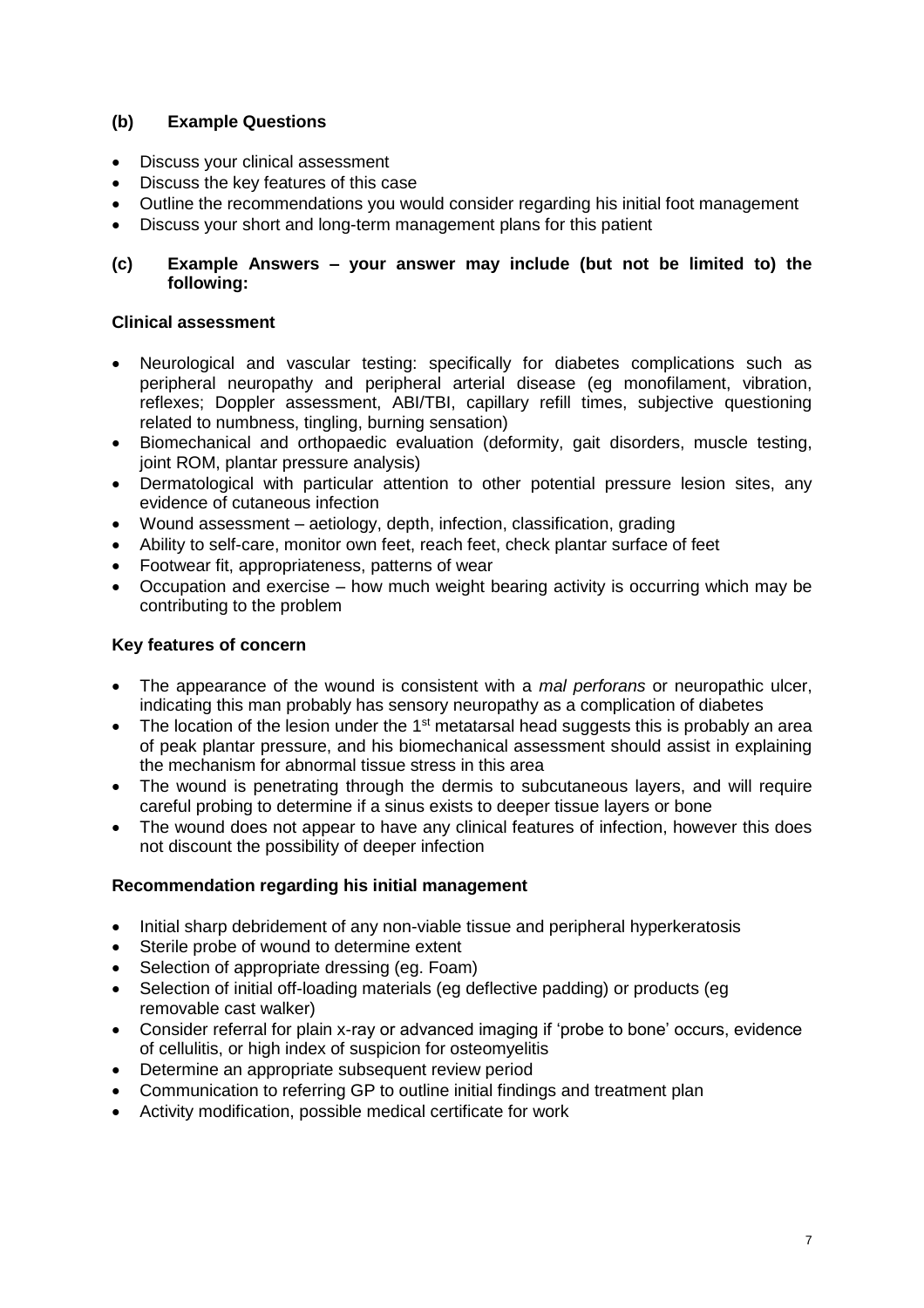#### **Recommendations regarding short and long term management**

#### *Short Term*

- Ensure appropriate offloading modalities are used (casting, padding, cast walker, healing shoe, etc)
- Periodic wound debridement and dressing changes
- Continuous monitoring for infection (eg further imaging, blood markers if indicated) and arranging/prescribing for antibiotic therapy if required
- Liaison with other relevant health care providers (eg endocrinologist, GP, community nursing etc)

#### *Long term*

- Once healed, appropriate footwear, footwear modifications and orthoses need to be considered and implemented to reduce the risk of recurrent breakdown
- As there is now a history of ulceration affecting the foot, the patient would be considered as 'High Risk' for future problems. Appropriate education strategies will be required to assist the patient to reduce the risk of further problems
- Periodic review will be required to monitor for abnormal hyperkeratosis in this location and sharp debridement may be required when this occurs
- Ongoing reviews of footwear and orthoses will be required
- Recurrent breakdowns, poor compliance or osteomyelitis may necessitate a surgical opinion for curative or emergent procedures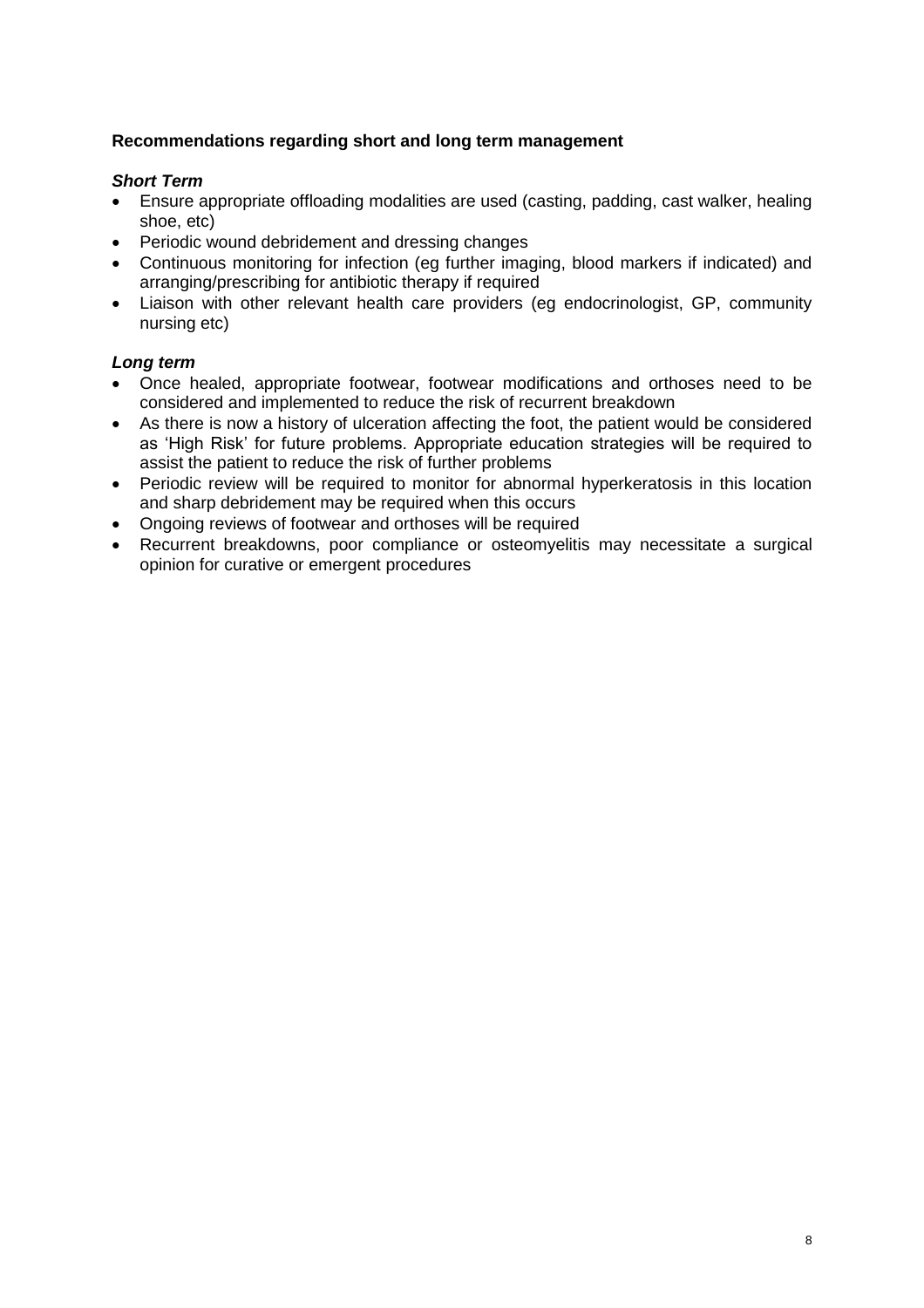## **4. Reading List**

Below is an up-to-date list of recommended texts and guidelines to assist in your preparation for the competency assessment. It is not essential to have studied each and all of these texts, however they may assist in your preparation.

| Type of reference                                                     | <b>Example</b>                                          |                                                                                                                                                                      |
|-----------------------------------------------------------------------|---------------------------------------------------------|----------------------------------------------------------------------------------------------------------------------------------------------------------------------|
| A recent medical dictionary<br>(ideally regionalised to Australia/NZ) |                                                         | Mosby's Dictionary of Medicine,<br>Nursing and Health Professions -<br>Australian & New Zealand Edition,<br>2nd Edition. (2010) Elsevier.                            |
| A recent anatomy text                                                 | Anatomy<br>Foot and Ankle                               | Kelikian AS (ed). Sarrafian's Anatomy<br>of the Foot & Ankle. 3rd Ed (Rev).<br>(2011). Lippincott, Williams & Wilkins                                                |
| General assessment of the foot and<br>lower extremity                 | <b>VATES</b><br><b>OWER LIME</b>                        | Yates B (ed). Merriman's assessment<br>of the lower limb. 3rd Edition. (2009).<br>Churchill Livingstone Elsevier.                                                    |
| General text in podiatric medicine                                    | <b>Principles and Practice of</b><br>Podiatric Medicine | Levy L & Hetherington VJ (ed).<br>Principles and Practice of Podiatric<br>Medicine. 2 <sup>nd</sup> Edition (2007). Data<br>Trace.                                   |
| Rheumatology                                                          | <b>FOOT AND ANKLE</b><br><b>RHFUMATOID</b>              | Helliwell P, et al. The Foot and Ankle<br>in Rehumatoid Arthritis - A<br>Comprehensive Guide (2006).<br>Churchill Livingstone.                                       |
| <b>Diabetes</b>                                                       | evin and O'Neal's<br><b>DIABETIC</b>                    | Levin & O'Neals The Diabetic Foot.<br>6 <sup>th</sup> Edition (2001).                                                                                                |
| <b>Diabetes</b>                                                       |                                                         | International consensus on the<br>diabetic foot: practical and specific<br>guidelines (2007). International<br>working group on the diabetic foot<br>[web resource]# |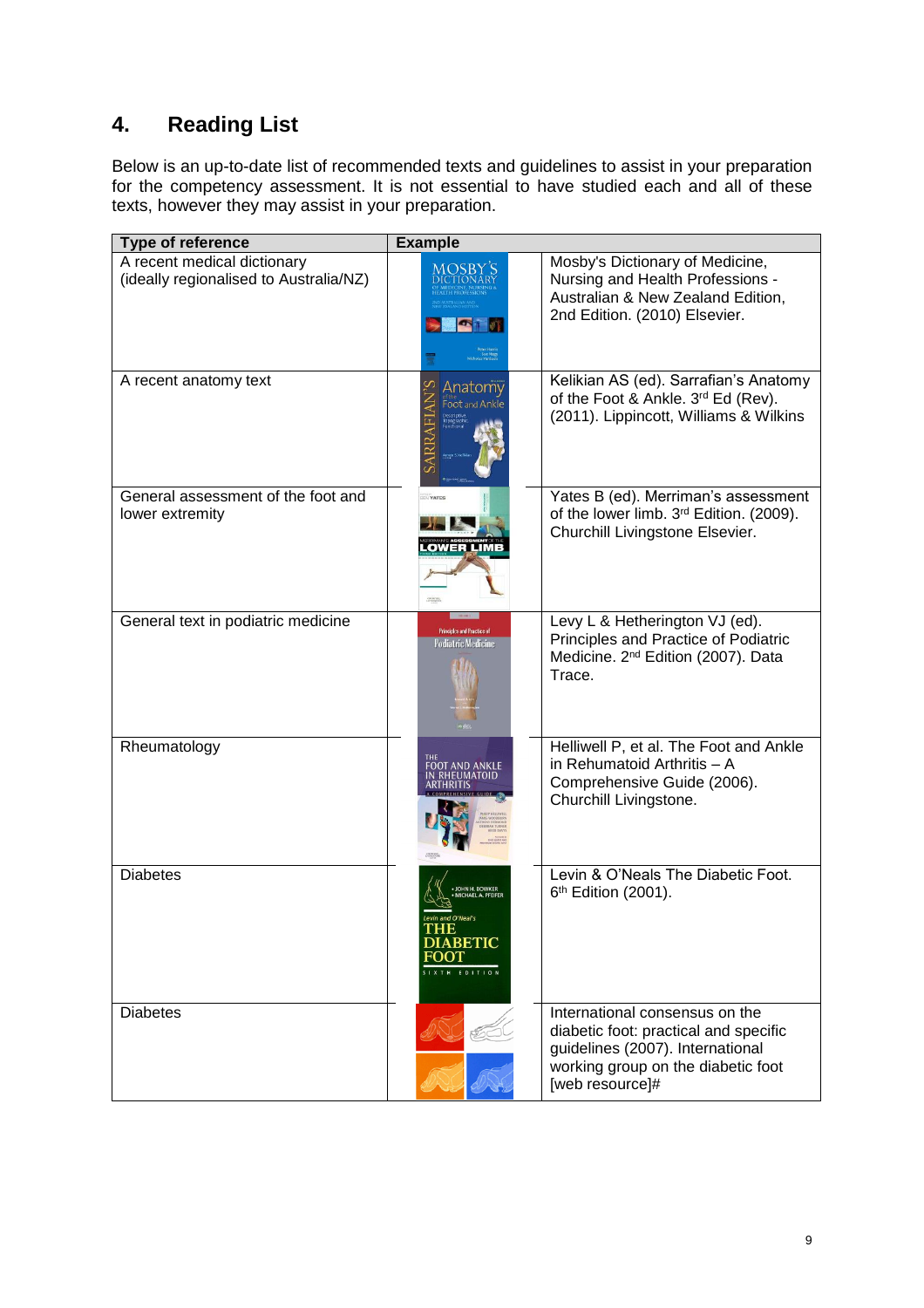| Pharmacology<br>(ideally regionalised to Australia/NZ) |                                                                                                               | Australian Medicines Handbook<br>(AMH) (2012). Australian Medicines<br>Handbook Pty Ltd.                                                                  |
|--------------------------------------------------------|---------------------------------------------------------------------------------------------------------------|-----------------------------------------------------------------------------------------------------------------------------------------------------------|
|                                                        | <b>AMH</b>                                                                                                    |                                                                                                                                                           |
| Pharmacology                                           | <b>Therapeutic Guidelines</b><br>Antibiotic<br><b>VERSION 14</b>                                              | <b>Therapeutic Guidelines Series</b><br>(Rheumatology, Antibiotic, Analgesic,<br>Dermatology, and other relevant<br>titles). Therapeutics Guidelines Ltd. |
| Paediatrics                                            | <b>POCKE</b>                                                                                                  | Evans AM. Pocket Podiatry:<br>Paediatrics (2010). Churchill<br>Livingstone                                                                                |
|                                                        | <b>Paediatrics</b><br><b>Angela M. Evans</b><br><b>UTOKOYON</b><br><b>Iam Mathieson</b>                       |                                                                                                                                                           |
| Gerontology                                            | FOOT PROBLEMS<br>lylton 8. M                                                                                  | Menz HB. Foot Problems in Older<br>People: Assessment & Management<br>(2008). Elsevier Health Sciences.                                                   |
| Radiology                                              | <b>IMAGING OF THE</b><br>FOOT AND ANKLE<br><b>IOMAS H. RERCHIST</b>                                           | Berquist TH. Imaging of the Foot and<br>Ankle 3rd Ed (2010). Lippincott<br>Williams Wilkins.                                                              |
| Infection control                                      | <b>Infection Prevention</b><br>and Control Guidelines<br>for Podiatrists 2012<br>Australation Podatry Council | Infection Prevention and Control<br>Guidelines for Podiatrists (2012).<br>Australasian Podiatry Council.*                                                 |

# = [http://www.iwgdf.org/index.php?option=com\\_content&task=view&id=28&Itemid=24](http://www.iwgdf.org/index.php?option=com_content&task=view&id=28&Itemid=24)

\* =<http://www.cpd.apodc.com.au/activity/infection-prevention-and-control-guidelines-and-policies-2012>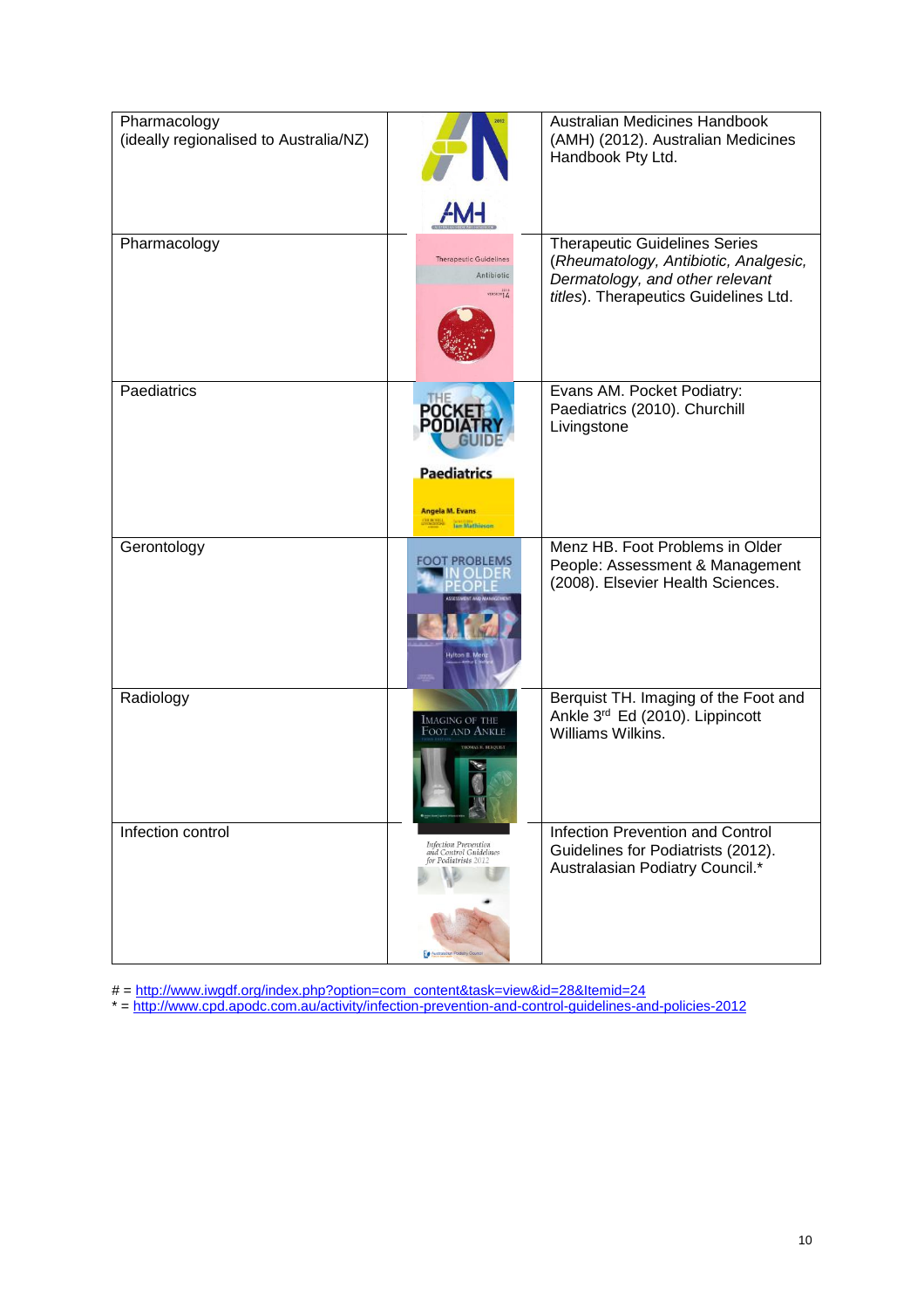## **5. How is the Final Mark Determined?**

The final mark (pass/fail) is determined based on your ability to meet all of the eight ANZPAC podiatry competency standards. If all eight competencies are met, you will pass the assessment, as the assessors believe that your professional skills are at least comparable to a new graduate podiatrist trained in Australia and New Zealand.

Substantial malpractice or negligence that places the assessed patient/s at risk will necessitate the assessment being suspended and a fail mark recorded.

If you fail the assessment you will be advised of the competency standard/s you failed to meet. You may re-sit the assessment, however **a maximum of two (2) attempts can be made within a two (2) year period. Resit assessments require candidates to complete and pass all components of the assessment.** 

You will be issued with a *Certificate of Completion of Competency Assessment or Practical Assessment* on successful completion of the assessment. This Certificate should be presented to the Australian Health Practitioner Regulation Agency (AHPRA) as part of your application for registration as a podiatrist in Australia.

The Certificate is valid for a period of three (3) years from the date of issue.

### **6. Fees**

The cost of the competency assessment is \$2,000 (Australian dollars).

Fees must accompany any application to ANZPAC. Payment can be made by any of the following methods:

- A bank cheque drawn by an Australian bank
- Electronic transfer to ANZPAC's bank account

| Account Name:          | Australian and New Zealand Podiatry Accreditation Council Limited          |
|------------------------|----------------------------------------------------------------------------|
| Bank:                  | Westpac                                                                    |
| BSB:                   | 033 082                                                                    |
| Account Number: 283534 |                                                                            |
|                        | Bank Address: 108 Acland Street, St Kilda South, Victoria, 3182, Australia |
| <b>SWIFT Code:</b>     | WPACAU2S (international transfers only)                                    |

A receipt will be issued to acknowledge that ANZPAC has received your application and fee.

If you wish to withdraw your application ANZPAC reserves the right to retain an administration fee of 20% if the application has been processed.

The cut-off date for applicants to withdraw their application and apply for a refund is the published cut off date before the scheduled date of the assessment.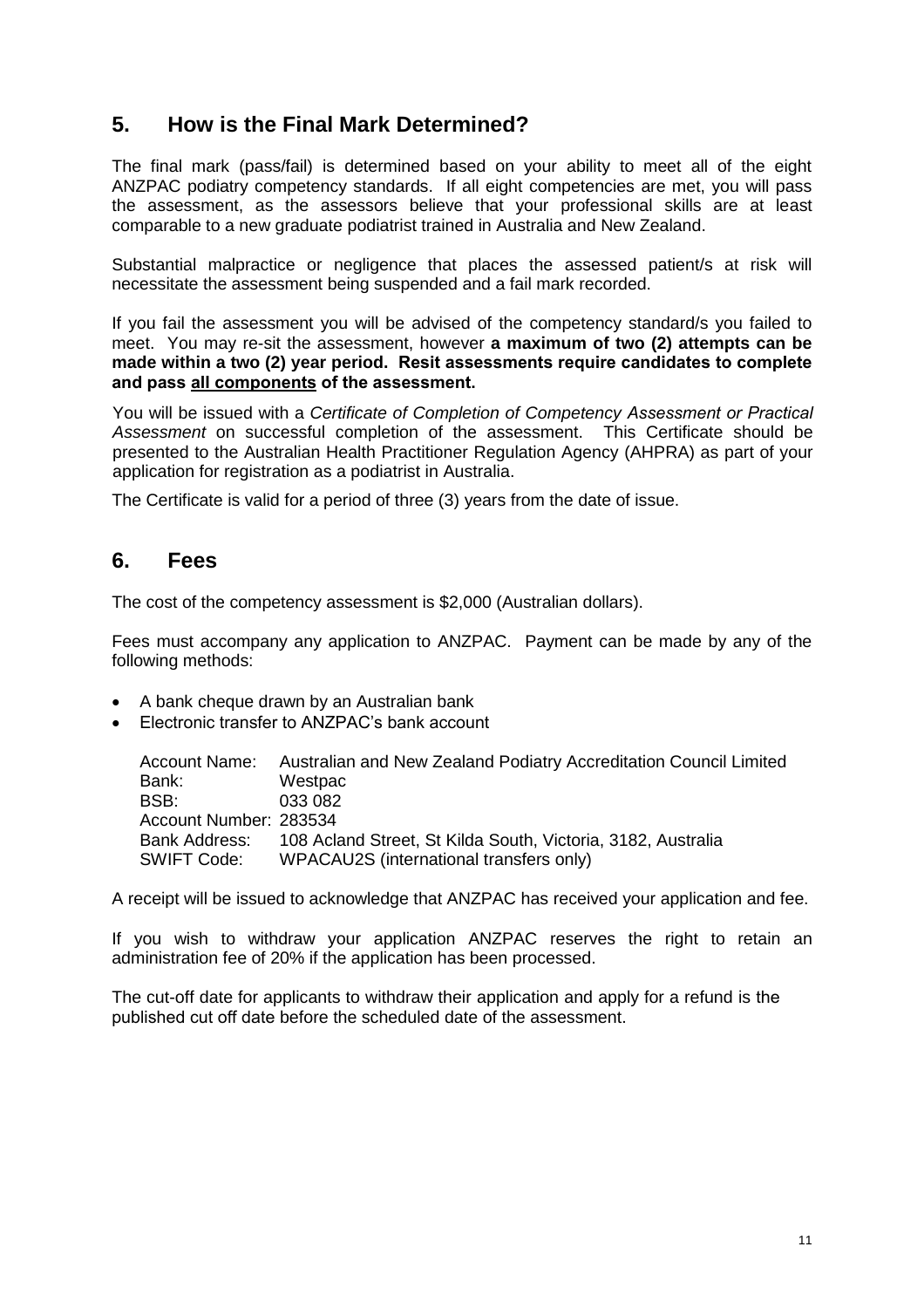## **7. Review/Appeals Process**

If you are unsuccessful in the competency assessment you will receive a notification stating which competencies have not been met and will describe what further action can be taken, including applying for an administrative appeal or an appeal.

You are encouraged to contact ANZPAC before submitting an application for an administrative review or an appeal, as it may be possible to resolve the matter by communication with the Executive Officer rather than by an administrative review or an appeal.

All applications for an administrative review or an appeal must be:

- In writing
- Clearly state why a review of or an appeal against the decision is being sought; and
- Lodged within ten (10) weeks of the date of the Certificate

In the case of an appeal, any additional documentation that you believe supports your application should also be submitted.

#### **(a) Administrative Review**

There is no cost associated with an administrative review.

For an administrative review of a competency assessment, an ANZPAC representative who was not involved in the original assessment will check whether any processing errors have been made and ensure that all relevant information has been collected and considered. You will be notified of the result of the review within four (4) weeks of the date ANZPAC receives the application. If you are still assessed as unsuccessful as a result of the review, you will be offered telephone counselling by the assessor/s who undertook your competency assessment.

Counselling is compulsory before progression to an appeal. Counselling can provide feedback on performance in the competency assessment to assist you in identifying or rectifying any weaknesses with a view to re-sitting at a later stage.

#### **(b) Appeal**

The cost of an appeal is \$300 (Australian dollars).

For an appeal of a competency assessment, the assessment result is reconsidered and any new information you have provided is taken into account. The Qualifications and Skills Assessment Committee (QSAC) will appoint one of its members to assess each appeal. This person will not have previously been involved in your assessment.

The ANZPAC Executive Officer will provide a written report to the appeal assessor describing the outcome of your assessment, including all documentation submitted in support of the original application and appeal, all communication with you and the reason/s the administrative review was rejected.